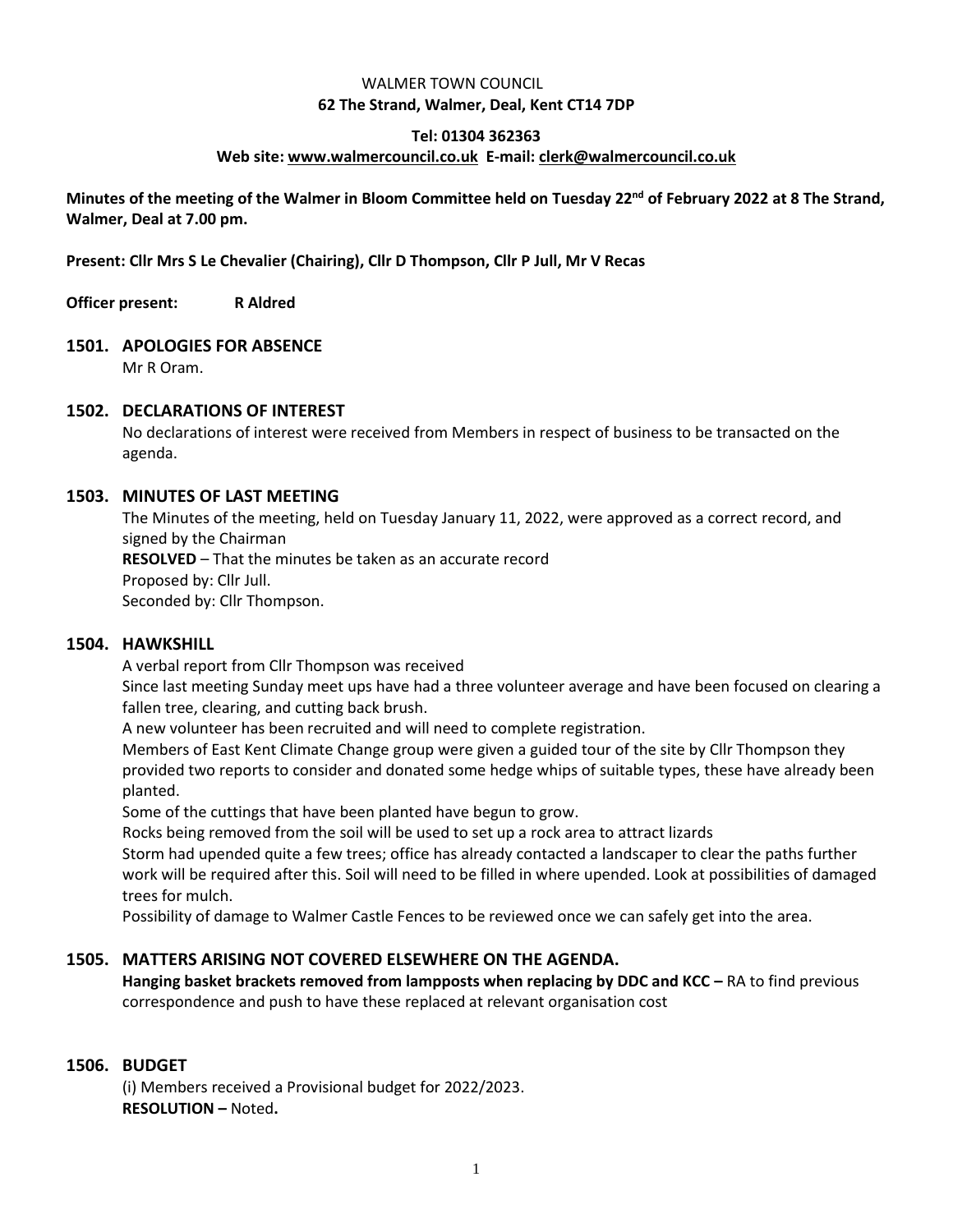# **1507. LOCAL CAMPAIGN 2021**

## **A) FLORAL DISPLAYS**

## i. To consider

- a) Fixed planters Planting is progressing only Drill Field planters left to plant. Station Road Planter needs some attention RA to organise office to review and repair if possible. Drill field Planters Cllr Thompson and Mr Recas to rescue these.
- b) South East in Bloom Committee decided not to enter this year but to review for next year.
- c) DDC planting schedule for 2022 Dover District Council colours are to be red, white and blue to fit in with the Jubilee theme.

# ii. To consider

- a) Quotation for permit application from Kent County Council to hang baskets **RESOLUTION** KCC £30 for the licence to hang baskets from lampposts.
- b) Quotation for Chapman Landscape maintenance Chapman provide a complete service that we cannot get elsewhere so only one quote
	- **RESOLUTION** Chapmans £2848 for 16 weeks watering, collection and removal of baskets.
- c) Plants for hanging baskets and planters Young Nurseries were only company to quotes from the 4 sent out **RESOLUTION.** Youngs Nursery, £800.00 for supply of 54 hanging baskets.

## **B) KEY ACTIVITY DATES**

Members received an updated copy of the Campaigns key activity dates for 2022 **Members to note.**

# **C) PRESS ACTIVITIES**

Members agreed to use an updated version of the press release from last year. Deputy clerk to circulate.

# **1508 HEDGE WHIPS FOR CAR PARKING AREA**

V Recas reported that we had received a donation of whips that had been planted but at further 38-40 would be required to run along the path area, this fits with the management plan from 2015. Plants to be considered are Common Hazel, Common Hawthorne, Wild Cherry, Guelder Rose and Wild Privet **RESOLUTION**: Up to £150 approved for the forty whips Proposed: Cllr Mrs Le Chevalier Seconded: Cllr Jull

#### **1509 HAWKSHILL MANAGEMENT PLAN**

This item was not discussed to be carried forward to the next meeting

#### **1510 SIGNS**

This item was not discussed to be carried forward to the next meeting

# **1511 HAWKSHILL ON SITE POETRY SESSSIONS**

Cllr Thompson read a poem to introduce John Wakeman, Hawkshill Volunteer and local poet. Mr Wakeman laid out plans for a poetry competition that would conclude with an event at Hawkshill with potentially a prize linked to Hawkshill called Zoom. An expert judge is already in place, competition would be run remotely and involve Walmer Schools. This would promote the use of Hawkshill. Committee were impressed and would like to progress this. Cllr Mrs Le Chevalier to speak to events committee before any further progress is made.